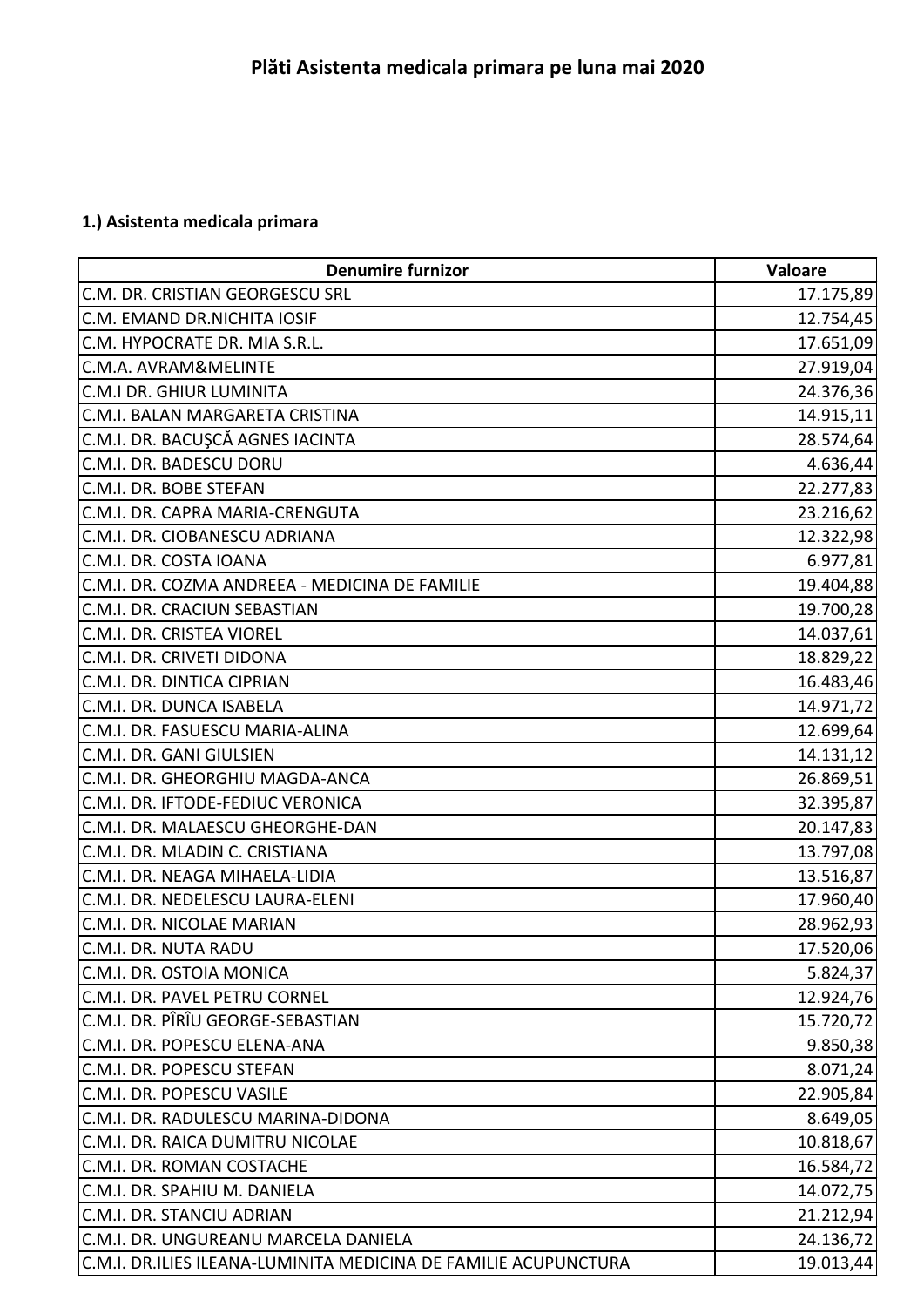| C.M.I. M.G. DR. BOROS OLIMPIU-RADU                                        | 8.474,84   |
|---------------------------------------------------------------------------|------------|
| C.M.I. MED. FAM. DR. MANOLE CORNELIA-ALEXANDRA                            | 15.956,22  |
| C.M.I. STANCIULESCU GEORGIANA                                             | 18.690,64  |
| C.M.I.DR.GHITOIU GHERGHINA                                                | 21.235,22  |
| C.M.M.F. DR MIHAILOV LILIANA                                              | 16.624,75  |
| C.M.MED MIN DR. PRUNA SILVIA                                              | 19.924,79  |
| CAB.MED. GEN. DR. VLASIN SERGIU                                           | 7.998,35   |
| CABINET MEDICAL DE FAMILIE DR. COMISEL GABRIELA SRL                       | 18.872,88  |
| <b>CATMED SRL</b>                                                         | 26.054,30  |
| <b>CAVIMED</b>                                                            | 22.233,86  |
| CENTRUL MEDICAL DE DIAGNOSTIC SI TRATAMENT AMBULATORIU SI MED.            | 525.499,89 |
| <b>PREVENTIVA</b>                                                         |            |
| CENTRUL MEDICAL DIEFFENBACHIA DIAGNOSTIC SRL                              | 11.432,02  |
| <b>CENTRUL MEDICAL LIAD SRL</b>                                           | 10.976,99  |
| CENTRUL MEDICAL RODICA SRL                                                | 12.956,76  |
| CM. DR. CHIORALIA N CARMEN SORINA - CABINETE MEDICALE ASOCIATE MG         | 33.988,32  |
| <b>CMAMF DR. IVANCIU IONEL</b>                                            | 24.345,36  |
| CMAMF DR.ALEXANDRU CRISTINA                                               | 24.264,71  |
| CMI - BUCUR I. ILEANA                                                     | 9.460,20   |
| CMI - BUSNEAG I. ILIANA CARMEN                                            | 23.703,49  |
| <b>CMI ALBU DANIEL</b>                                                    | 9.285,78   |
| <b>CMI BANU DANIEL</b>                                                    | 11.619,45  |
| CMI BARI GHEORGHE IULIANA                                                 | 21.198,91  |
| CMI CARTAS DR SAVA DAN                                                    | 24.200,95  |
| <b>CMI DERIOIU DANIEL IONUT</b>                                           | 9.117,35   |
| CMI DOGARU P. PETRU                                                       | 13.050,26  |
| CMI DR BUZESCU DAN AUREL                                                  | 18.226,97  |
| <b>CMI DR CATOIU LAVINIA</b>                                              | 13.519,00  |
| CMI DR CEAUSU ANDREEA MAGDALENA                                           | 15.070,59  |
| CMI DR DELEANU CRISTIAN-DANIEL                                            | 8.327,21   |
| CMI DR DINULESCU DANIELA MEDICINA DE FAMILE SI RECUPERARE, MEDICINA FIZIO | 16.833,01  |
| <b>CMI DR DODU CORNELIA</b>                                               | 12.041,60  |
| CMI DR DRAGHICI MARIA ELIDA                                               | 17.062,93  |
| <b>CMI DR FILIP AURELIAN</b>                                              | 12.755,64  |
| CMI DR GHICA-RADU ADRIANA                                                 | 25.351,55  |
| <b>CMI DR HOBLE ANA</b>                                                   | 19.881,76  |
| <b>CMI DR IONESCU RAFAEL</b>                                              | 18.826,90  |
| <b>CMI DR MUSAT IULIANA</b>                                               | 16.767,14  |
| <b>CMI DR NEGRU CRISTIAN</b>                                              | 7.839,30   |
| CMI DR NICULESCU VICTORITA                                                | 7.826,83   |
| CMI DR POPESCU-LUNGU DANA-OLGA                                            | 19.107,68  |
| <b>CMI DR TINC DOINA</b>                                                  | 4.969,85   |
| CMI DR. BIRAU LUIGI GHEORGHE                                              | 21.884,47  |
| CMI DR. BJERKESTRAND ANDREEA FLORINA DANA                                 | 19.815,34  |
| CMI DR. CAMBUROV MIHAELA LOREDANA                                         | 14.324,18  |
| CMI DR. CHIFOREANU GABRIEL                                                | 13.046,94  |
| CMI DR. COJOCARU VALENTIN                                                 | 5.497,99   |
| CMI DR. COSTANGIOARA VALERIU                                              | 19.779,41  |
| CMI DR. DUMAN NICOLAE                                                     | 17.118,34  |
|                                                                           |            |
| CMI DR. ENACHE VETURIA MARIA                                              | 24.843,05  |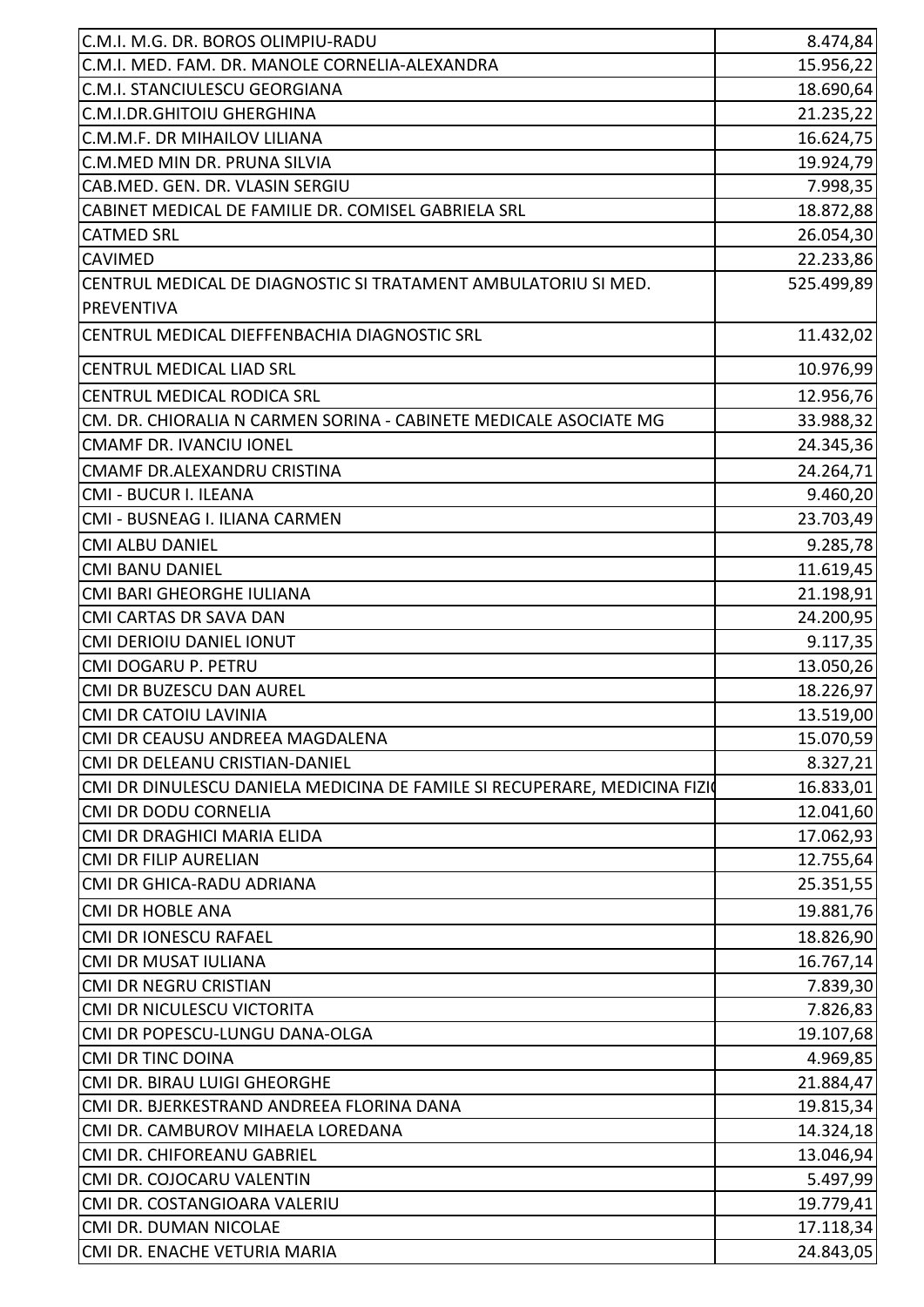| CMI DR. FLORIAN PETRUTA                           | 12.541,90 |
|---------------------------------------------------|-----------|
| CMI DR. GAVRILA CONSTANTIN                        | 13.706,36 |
| CMI DR. GINGU VALI                                | 22.400,80 |
| CMI DR. GUZU CRISTINA                             | 24.864,11 |
| CMI DR. HUDICI VIRGILIU-DANIEL                    | 20.677,96 |
| CMI DR. ILIE MARGARETA                            | 16.998,04 |
| CMI DR. ION MIHAITA EMILIAN                       | 16.720,78 |
| CMI DR. KRAKSNER SRL                              | 12.803,76 |
| CMI DR. LINA ION                                  | 18.756,43 |
| CMI DR. MARGINEAN ANDREEA                         | 16.895,30 |
| CMI DR. NEDELCU VIVIANA                           | 22.509,07 |
| CMI DR. NICOLAE SICINSCHI MIOARA                  | 16.508,36 |
| CMI DR. ONEL MADALINA ELENA                       | 23.037,57 |
| CMI DR. POPA ELENA RAMONA                         | 6.261,22  |
| CMI DR. POPA NICOLAE-CIPRIAN                      | 15.700,25 |
| CMI DR. POPESCU ALEXANDRU                         | 9.607,79  |
| CMI DR. RADUCANU ELENA-IULIANA                    | 17.546,22 |
| CMI DR. RUSI EMILIANA                             | 17.465,15 |
| CMI DR. SANDU CARMEN C.MEDIS                      | 10.398,89 |
| CMI DR. SCHIBA MIHAI NICOLAE                      | 8.631,41  |
| CMI DR. SICLOVAN MARIA                            | 16.648,45 |
| CMI DR. SPINEAN MONICA LUCIANA - MEDIC DE FAMILIE | 23.114,11 |
| CMI DR. STAN RADU                                 | 20.168,05 |
| CMI DR. TANASESCU LIVIU                           | 12.058,69 |
| CMI DR. TASCAU CLAUDIU SORIN                      | 18.242,63 |
| CMI DR. TOMA DORIN PETRU                          | 9.810,43  |
| CMI DR. ZANFIR MARIAN                             | 12.556,58 |
| CMI DR.MIHAI MIHAELA DANIELA                      | 9.733,10  |
| <b>CMI DR.MIHUT GEORGETA</b>                      | 16.200,06 |
| <b>CMI DR.MITROI CORNEL</b>                       | 18.936,28 |
| CMI DR.PREDETEANU NARCISA                         | 8.245,60  |
| CMI DR.STEFANESCU CRISTINA                        | 15.116,22 |
| CMI DR.TRANDAFIR ILEANA                           | 11.871,09 |
| <b>CMI DR.TUDOSE CRISTIAN</b>                     | 18.492,09 |
| <b>CMI GHINEA ILEANA</b>                          | 13.536,44 |
| CMI MF DR. RUSU FLORIN                            | 17.511,18 |
| <b>CMI NEAGOE IRINA</b>                           | 16.075,90 |
| CMI PASLARU IULIANA-MIHAELA                       | 15.743,84 |
| <b>CMI SECRERIU VIRGIL</b>                        | 17.691,19 |
| <b>CMI TIPISCA SIMONA</b>                         | 10.424,03 |
| CMI UNGURU MIHAELA                                | 11.542,19 |
| CMMF DR. IRIMIA I. EMILIA ALINA                   | 18.743,39 |
| DODI 5109 S.R.L.                                  | 12.320,03 |
| DR.MORARU LUCIAN-CAB.CERC MILITAR                 | 21.312,24 |
| <b>MARINA MED SRL</b>                             | 20.539,44 |
| <b>MED SAN FAM SRL</b>                            | 21.873,10 |
| <b>MEDFAMGRIG</b>                                 | 17.277,89 |
| <b>MEDICAL CLASS SRL</b>                          | 32.258,60 |
| METROPOLIS MEDICAL CENTER SRL                     | 9.217,11  |
| NICOMED ALFA SRL                                  | 17.379,12 |
| OMNIPRAX MEDICALS S.R.L.                          | 22.695,94 |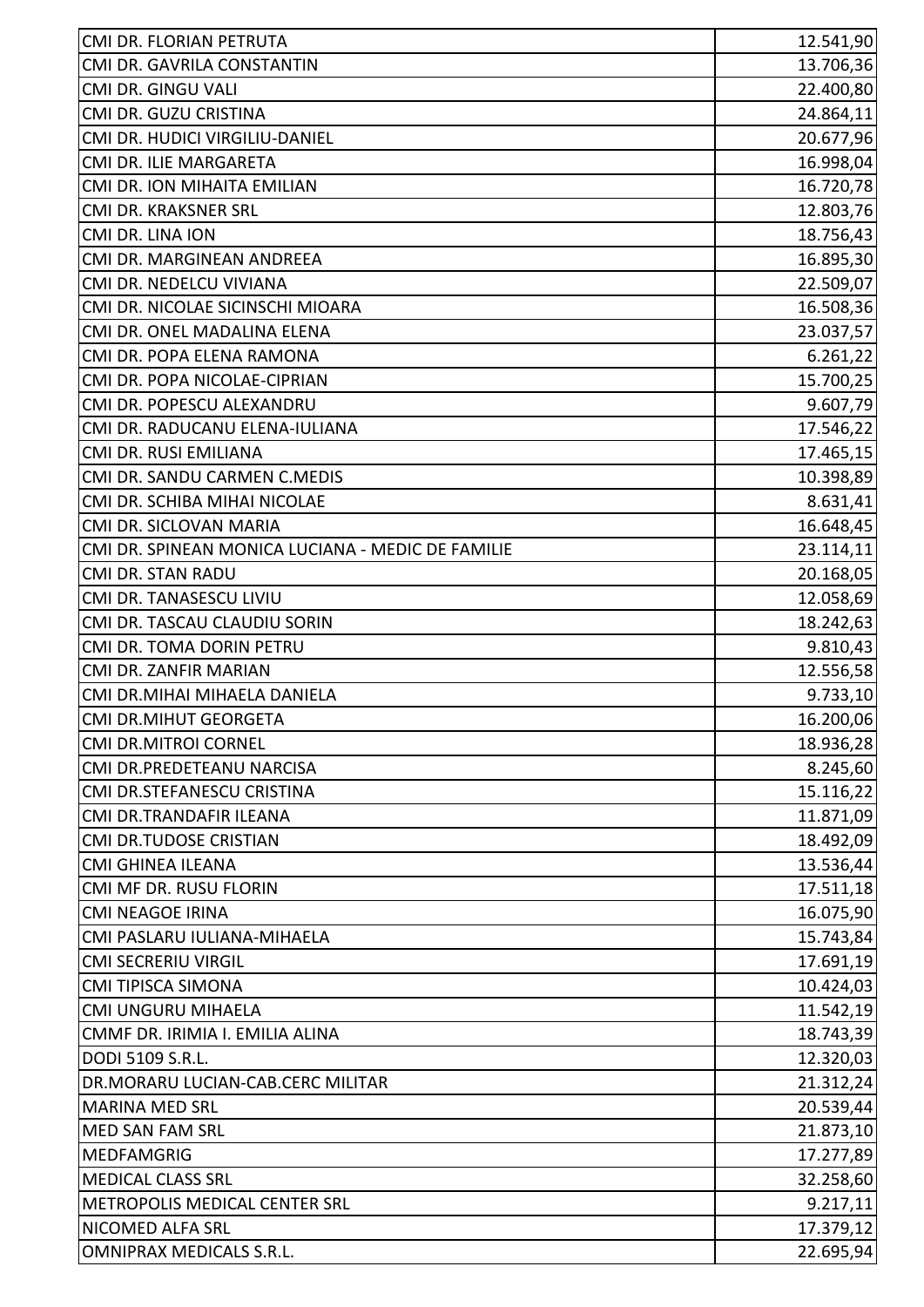| <b>PRANA SERV</b>                        | 7.942,19  |
|------------------------------------------|-----------|
| PSYHO-SOMA MED SRL                       | 19.278,77 |
| S.C. CABINET MEDICAL DR. LUCA S.R.L.     | 6.307,78  |
| S.C. CHIFANMED S.R.L.                    | 18.913,24 |
| S.C. DINU UROMEDICA SRL                  | 8.800,27  |
| S.C. DR. BLAJ ST. CABINET MEDICAL S.R.L. | 13.141,50 |
| S.C. FOCUS LAB PLUS S.R.L.               | 23.145,63 |
| S.C. HOMESON S.R.L.                      | 18.120,65 |
| S.C. LASER MED S.R.L.                    | 11.471,82 |
| S.C. LAUNER FARM S.R.L.                  | 54.979,20 |
| S.C. MEIROSU MED S.R.L.                  | 24.559,85 |
| S.C. MICS MED S.R.L.                     | 8.357,63  |
| S.C. NICOMED S.R.L.                      | 55.446,41 |
| S.C. PANAX MED S.R.L.                    | 8.336,36  |
| S.C. ROT DIAGNOSTIC & TRATAMENT S.R.L.   | 32.782,08 |
| S.C. SANILIFE HEALTH S.R.L.              | 11.021,82 |
| S.C.C.M. DR. GHEORGHE SORIN S.R.L.       | 24.644,81 |
| S.C.C.M. DR. STAN S.R.L.                 | 15.842,74 |
| S.C.M. PRIMA                             | 25.235,35 |
| <b>SC ALESSIA MED SRL</b>                | 12.797,55 |
| <b>SC AMICUS MED SRL</b>                 | 21.715,20 |
| <b>SC ANALIZE LABORATOR SRL</b>          | 13.386,84 |
| <b>SC ANGI MED CENTER TOP SRL</b>        | 6.350,76  |
| <b>SC BADIMEDSAN SRL</b>                 | 19.491,25 |
| <b>SC BERCENI MEDICAL SRL</b>            | 25.340,22 |
| <b>SC BORUM MEDICAL SRL</b>              | 31.858,40 |
| SC CAB.MED.DR.BUNDA ACHIM EMIL SRL       | 22.185,92 |
| <b>SC CABIMEDPLUS SRL</b>                | 22.488,12 |
| <b>SC CENTRUL MEDICAL GIRO SRL</b>       | 27.169,08 |
| SC CENTRUL MEDICAL NICOMED SRL           | 14.655,34 |
| SC CENTRUL MEDICAL TINERETULUI SRL       | 30.330,51 |
| SC CHIAJNA MEDICAL CENTER SRL            | 13.380,02 |
| <b>SC CLINICA SF. LUCIA</b>              | 6.235,51  |
| <b>SC CLUBUL SANATATII SRL</b>           | 4.299,42  |
| SC DR HRIMIUC MINODORA SRL               | 20.917,39 |
| <b>SC ECHILIBRIUM MEDICAL SRL</b>        | 17.206,45 |
| <b>SC ECOFAMCLINICA SRL</b>              | 8.178,85  |
| <b>SC FAMILY PRAXIS SRL</b>              | 15.912,88 |
| <b>SC FAMILYMED CHIOSAC ANDREEA SRL</b>  | 18.920,68 |
| <b>SC GRIKAMED SRL</b>                   | 16.967,41 |
| <b>SC HOLISTIC MED SRL</b>               | 16.240,28 |
| <b>SC HUMAN MEDICAL CENTER SRL</b>       | 27.432,67 |
| <b>SC KASYA MEDICAL CENTER</b>           | 11.613,08 |
| <b>SC MED DR. MORARU SRL</b>             | 10.432,29 |
| <b>SC MEDEX SRL</b>                      | 19.353,95 |
| <b>SC MEDICAL MOTION SRL</b>             | 6.647,26  |
| SC MEMORMED S.R.L.                       | 48.434,62 |
| <b>SC MY CLINIC FOCSANI SRL</b>          | 47.572,09 |
| <b>SC NADMED LEADER SRL</b>              | 16.159,85 |
| <b>SC PAVAFAEZ MEDICAL SRL</b>           | 27.634,19 |
| <b>SC PSYMED - GI SRL</b>                | 8.155,44  |